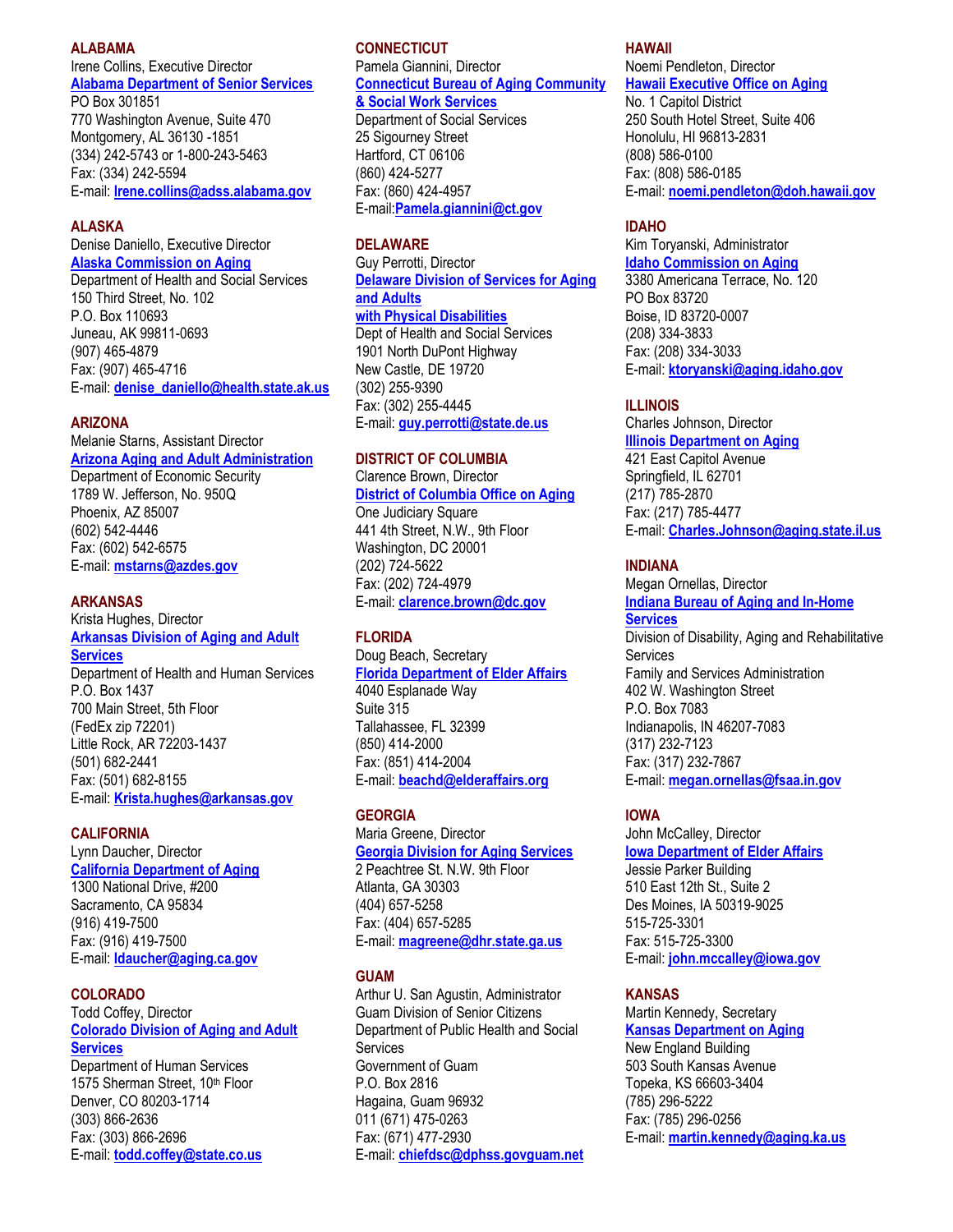### **KENTUCKY**

Deborah Anderson, Commissioner **[Kentucky Office of Aging Services](http://chs.state.ky.us/aging/)**

Cabinet for Health Services 275 East Main Street, 3W-F Frankfort, KY 40621 (502) 564-9630 Fax: (502) 564-4595 E-mail: **[deborah.anderson2@ky.gov](mailto:deborah.anderson2@ky.gov)**

# **LOUISIANA**

James Bulot, Executive Director **[Governor's Office of Elderly Affairs](http://www.gov.state.la.us/depts/elderly.htm)**

412 North. Fourth Street Third Floor Baton Rouge, LA 70802 (225) 342-7100 Fax: (225) 342-7133 E-mail: **[bulot@goea.la.gov](mailto:bulot@goea.la.gov)**

#### **MAINE**

### Diana Scully, Director

**[Maine Bureau of Elder and Adult Services](http://www.state.me.us/dhs/beas/)** Department of Health & Human Services 442 Civic Center Drive 11 State House Station Augusta, ME 04333-0011 (207) 287-9200 Fax: (207) 287-9230 E-mail: **[diana.scully@maine.gov](mailto:Diana.scully@maine.gov)** 

### **MARIANA ISLANDS**

Tony Agulto, Acting Director CNMI OFFICE ON AGING Commonwealth of the Northern Mariana Islands PO Box 502178 Saipan, MP 96950-2178 (670) 233-1320 or (670) 233-1321 Fax: (670) 233-1327 E-mail: **[aging@vzpacifica.net](mailto:aging@vzpacifica.net)**

### **MARYLAND**

Gloria Lawlah, Secretary **[Maryland Department of Aging](http://www.mdoa.state.md.us/directorn.html)** 301 West Preston Street, Suite 1007 Baltimore, MD 21201 (410) 767-1100 Fax: (410) 333-7943 E-mail: **[ggl@ooa.state.md.us](mailto:ggl@ooa.state.md.us)**

### **MASSACHUSETTS**

Ann L. Hartstein, Secretary **[Massachusetts Executive Office of Elder](http://www.state.ma.us/elder)  [Affairs](http://www.state.ma.us/elder)** One Ashburton Place Boston, MA 02108 (617) 222-7417 Fax: (617) 727-6944 E-mail: **[ann.hartstein.state.ma.us.](mailto:ann.hartstein.state.ma.us)**

# **MICHIGAN**

Sharon Gire, Executive Director **[Michigan Office of Services to the Aging](http://www.mdch.state.mi.us/mass/masshome.html)**

P.O. Box 30676 7109 West Saginaw, First Floor Lansing, MI 48909-8176 (517) 373-8230 Fax: (517) 373-4092 E-mail: **[OSADirector@michigan.gov](mailto:OSADirector@michigan.gov)**

# **MINNESOTA**

Jean Wood, Executive Director **[Minnesota Board on Aging](http://www.mnaging.org/)**

Aging and Adult Services Division PO Box 64976 St. Paul, MN 55164-0976 (651) 431-2500 or 800-882-6262 Fax: (651) 431-7453 E-mail: **[jean.wood@state.mn.us](mailto:jean.wood@state.mn.us)**

# **MISSISSIPPI**

Marion Dunn Tutor, Director **[Mississippi Council on Aging](http://www.mdhs.state.ms.us/aas.html)** Division of Aging and Adult Services 750 North State Street Jackson, MS 39202 (601) 359-4925 Fax: (601) 359-4370 E-mail: **[Mdunn-tutor@mdhs.state.ms.us](mailto:Mdunn-tutor@mdhs.state.ms.us)**

# **MISSOURI**

Brenda Campbell, Division Director Missouri Division of Senior & Disability Services Dept of Health & Senior Services P.O. Box 570 Jefferson City, MO 65102-0570 (573) 526-3626 Fax: (573) 751-8687 Email: **[Brenda.campbell@dhss.mo.gov](mailto:Brenda.campbell@dhss.mo.gov)**

# **MONTANA**

Charles Rehbein, Aging Services Bureau Chief

# **[Montana Office on Aging](http://www.dphhs.state.mt.us/sltc/)**

Senior and Long Term Care Division Department of Public Health and Human Services 111 Sanders Street PO Box 4210 Helena, MT 59604 (406) 444-7788 Fax: (406) 444-7743 E-mail: **[crehbein@mt.gov](mailto:crehbein@mt.gov)**

### **NEBRASKA**

Sarah Briggs, Manager **[Nebraska Division of Aging and Disability](http://www.hhs.state.ne.us/ags/agsindex.htm)  [Services](http://www.hhs.state.ne.us/ags/agsindex.htm)**

Department of Health & Human Services P.O. Box 95044 301 Centennial Mall - South Lincoln, NE 68509 (402) 471-2307 Fax: (402) 471-4619 E-mail: **[sarah.briggs@dhhs.ne.gov](mailto:sarah.briggs@dhhs.ne.gov)**

### **NEVADA**

Carol Sala, Administrator **[Nevada Division for Aging Services](http://www.state.nv.us/hr/aging/)** Department of Human Resources 3416 Goni Road, Building D-132 Carson City, NV 89706 (775) 687-4210 Fax: (775) 687-4264 E-mail: **[csala@aging.state.nv.us](mailto:csala@aging.state.nv.us)**

#### **NEW HAMPSHIRE**

Kathleen Otte, Adminstrator **[New Hampshire Bureau of Elderly and Adult](http://www.dhhs.state.nh.us/DHHS/DHHS_SITE/default.htm)** 

# **[Services](http://www.dhhs.state.nh.us/DHHS/DHHS_SITE/default.htm)**

Brown Building - 129 Pleasant St. Concord, NH 03301-3857 (603) 271-4394 Fax: (603) 271-4643 E-mail: **[kathleen.f.otte@dhhs.state.nh.us](mailto:kathleen.f.otte@dhhs.state.nh.us)**

#### **NEW JERSEY**

Patricia Polansky, Assistant Commissioner **[New Jersey Division of Aging & Community](http://www.state.nj.us./health/senior/sraffair.htm)  [Services](http://www.state.nj.us./health/senior/sraffair.htm)** Department of Health & Senior Services 240 W. State Street P.O. Box 807 Trenton, NJ 08625-0807 (609) 292-4027 Fax: (609) 943-3343 E-mail: **[patricia.polansky@doh.state.nj.us](mailto:patricia.polansky@doh.state.nj.us)**

### **NEW MEXICO**

Cindy Padilla, Cabinet Secretary **[New Mexico Aging & LTC Services](http://www.nmaging.state.nm.us/)  [Department](http://www.nmaging.state.nm.us/)** 2550 Cerrillos Road Santa Fe, NM 87505 (505) 476-4799 (main) (505) 476-4738 (direct) Fax: (505) 827-7649 E-mail: **[cindy.padilla@state.nm.us](mailto:cindy.padilla@state.nm.us)**

# **NEW YORK**

Greg Olsen, Acting Director **[New York Office for The Aging](http://aging.state.ny.us/nysofa/)** Two Empire State Plaza Albany, NY 12223-1251 (518) 474-7012 Fax: (518) 474-1398 E-mail: **[greg.olsen@ofa.state.ny.us](mailto:greg.olsen@ofa.state.ny.us)**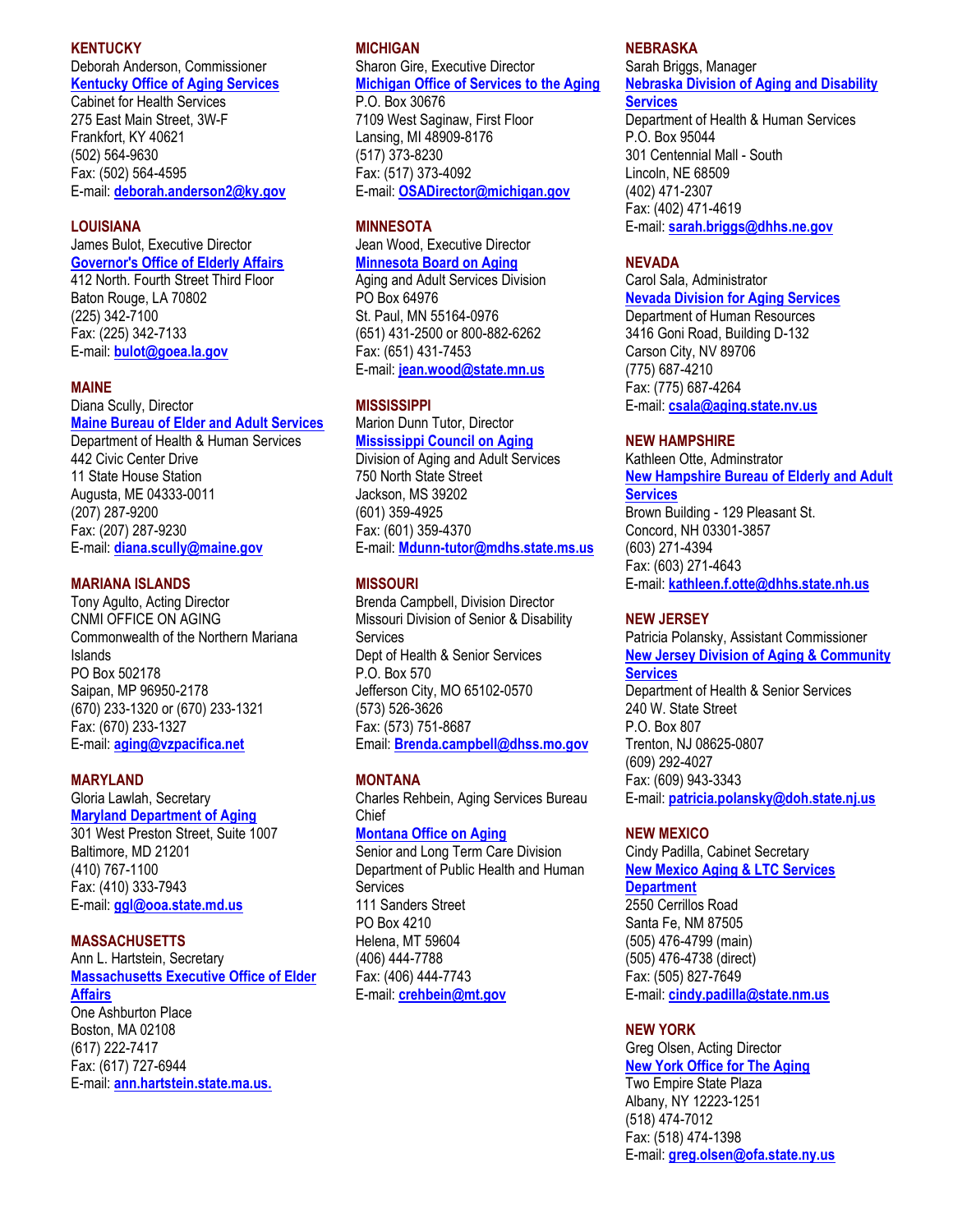# **NORTH CAROLINA**

# Dennis Streets, Director **[North Carolina Division of Aging & Adult](http://www.dhhs.state.nc.us/aging/home.htm)  [Services](http://www.dhhs.state.nc.us/aging/home.htm)**

Department of Health and Human Services 2101 Mail Service Center 693 Palmer Drive Raleigh, NC 27699-2101 (919) 733-3983 Fax: (919) 733-0443 E-mail: **[dennis.streets@ncmail.net](mailto:dennis.streets@ncmail.net)**

### **NORTH DAKOTA**

Linda Wright, Director

# **[North Dakota Aging Services Division](http://lnotes.state.nd.us/dhs/dhsweb.nsf)**

Department of Human Services 600 East Boulevard Avenue Department 325 Bismarck, ND 58505-0250 (701) 382-4601 Fax: (701) 328-4601 E-mail: **[sowril@nd.gov](mailto:sowril@nd.gov)**

# **OHIO**

Barbara Riley, Director **[Ohio Department of Aging](http://www.state.oh.us/age/)** 50 West Broad Street - 9th Floor Columbus, OH 43215-5928 (614) 466-7246 Fax: (614) 995-1049 E-mail:**[briley@age.state.oh.us](mailto:briley@age.state.oh.us)**

# **OKLAHOMA**

Lance Robertson, Director **[Aging Services Division](http://www.okdhs.org/iofficedivision/agingservices.htm)** 2401 N.W. 23rd St., Suite 40 Oklahoma City, OK 73107 (405) 521-2281 Fax: (405) 521-2086 E-mail: **[lance.robertson@okdhs.org](mailto:lance.robertson@okdhs.org)**

# **OREGON**

James Toews, Assistant Director **[Oregon Senior & Disabled Services Division](http://www.sdsd.hr.state.or.us/)** Department of Human Services 500 Summer St., NW, E02 Salem, OR 97301-1073 (503) 945-6478 Fax: (503) 373-7823 E-mail: **[James.d.toews@state.or.us](mailto:James.d.toews@state.or.us)**

# **PENNSYLVANIA**

# John Hall, Acting Secretary **[Pennsylvania Department of Aging](http://www.aging.state.pa.us/)**

555 Walnut Street, 5th Floor Harrisburg, PA 17101-1919 (717) 783-1550 Fax: (717) 772-3382 E-mail: **[johhall@state.pa.us](mailto:johhall@state.pa.us)**

### **PUERTO RICO**

Rossana López León, Executive Director Puerto Rico Governor's Office for Elderly Affairs P.O. Box 191179 San Juan, PR 00919-1179 (787) 721-6121 Fax: (787) 724-1152 E-mail: **[rlopez@ogave.gobierno.pr](mailto:rlopez@ogave.gobierno.pr)**

### **RHODE ISLAND**

Corinne Calise Russo, Director **[Rhode Island Department of Elderly Affairs](http://www.state.ri.us/manual/data/queries/stdept_.idc?id=23)** John O. Pastore Center Benjamin Rush Building, No. 55 35 Howard Ave. Cranston, RI 02920 (401) 462-0565 Fax: (401) 462-0503

E-mail: **[crusso@dea.state.ri.us](mailto:crusso@dea.state.ri.us)**

# **(AMERICAN) SAMOA**

Taesalialii F. Lutu, Director Territorial Administration on Aging American Samoa Government Pago Pago, American Samoa 96799 011 (684) 633-1251 or 633-1252 Fax: 011 (684) 633-2533

# **SOUTH CAROLINA**

### Tony Kester, Director **[South Carolina Lieutenant Governor's](http://www.aging.sc.gov/)  [Office on Aging](http://www.aging.sc.gov/)**

Bureau of Senior Services 1301 Gervais Street Suite 200 Columbia, SC 29201 (803) 734-9900 Fax: (803) 734-9886 E-mail: **[kester@aging.sc.gov](mailto:kester@aging.sc.gov)**

# **SOUTH DAKOTA**

Marilyn Kinsman, Administrator **[South Dakota Office of Adult Services &](http://www.state.sd.us/social/ASA/index.htm)  [Aging](http://www.state.sd.us/social/ASA/index.htm)** Department of Social Services 700 Governors Drive Pierre, SD 57501

(605) 773-3656 Fax: (605) 773-9834 E-mail: **[marilyn.kinsman@state.sd.us](mailto:marilyn.kinsman@state.sd.us)**

# **TENNESSEE**

# Mike Hann, Executive Director **[Tennessee Commission on Aging and](http://www.state.tn.us/comaging/)  [Disability](http://www.state.tn.us/comaging/)**

Andrew Jackson Building 500 Deaderick Street, No. 825 Nashville, TN 37243-0860 (615) 741-2056 Fax: (615) 741-3309 E-mail: **[mike.hann@state.tn.us](mailto:mike.hann@state.tn.us)**

# **TEXAS**

### Adelaide Horn, Commissioner **[Texas Department of Aging & Disability](http://www.texas.gov/agency/340.html)  [Services](http://www.texas.gov/agency/340.html)**

PO Box 149030 (W-619) Austin, TX 78714-9030 (512) 438-3030 Fax: (512) 438-4220 e-mail: **[adelaide@dads.state.tx.us](mailto:adelaide@dads.state.tx.us)**

### **U.S. VIRGIN ISLANDS**

Eva Williams, Administrator Virgin Islands Senior Citizen Affairs Administration Department of Human Services 3011 Golden Rock Christiansted, St. Croix, VI 00820 (340) 772-9811 Fax: (340) 772-9849 E-mail: **[dhssca@yahoo.com](mailto:dhssca@yahoo.com)**

# **UTAH**

# Nels Holmgren, Director **[Utah Division of Aging & Adult Services](http://www.hsdaas.state.ut.us/SrvAge.htm)** Department of Human Services 120 North 200 West, Room 325 Salt Lake City, UT 84103 (801) 538-3910 Fax: (801) 538-4395 E-mail: **[nholmgren@utah.gov](mailto:nholmgren@utah.gov)**

# **VERMONT**

Joan Senecal, Commissioner **[Vermont Department of Aging and](http://www.dad.state.vt.us/)  [Disabilities](http://www.dad.state.vt.us/)** Weeks Building 103 South Main Street, Waterbury, VT 05671-2301 (802) 241-2401 Fax: (802) 241-2325 E-mail: **[joan.senecal@dail.state.vt.us](mailto:joan.senecal@dail.state.vt.us)**

# **VIRGINIA**

Linda Nablo, Commissioner **[Virginia Department for the Aging](http://www.aging.state.va.us/)** 1610 Forest Avenue, Suite 100 Richmond, VA 23229 (804) 662-9333 Fax: (804) 662-7035 E-mail: **[linda.nablo@vda.virginia.gov](mailto:linda.nablo@vda.virginia.gov)**

# **WASHINGTON**

Kathy Leitch, Assistant Secretary **[Washington Aging and Disability Services](http://www.aasa.dshs.wa.gov/)** Department of Social & Health Services P.O. Box 45600 Olympia, WA 98504-5010 (360) 725-2260 Fax: (360) 407-0304 E-mail: **[leitckj@dshs.wa.gov](mailto:leitckj@dshs.wa.gov)**